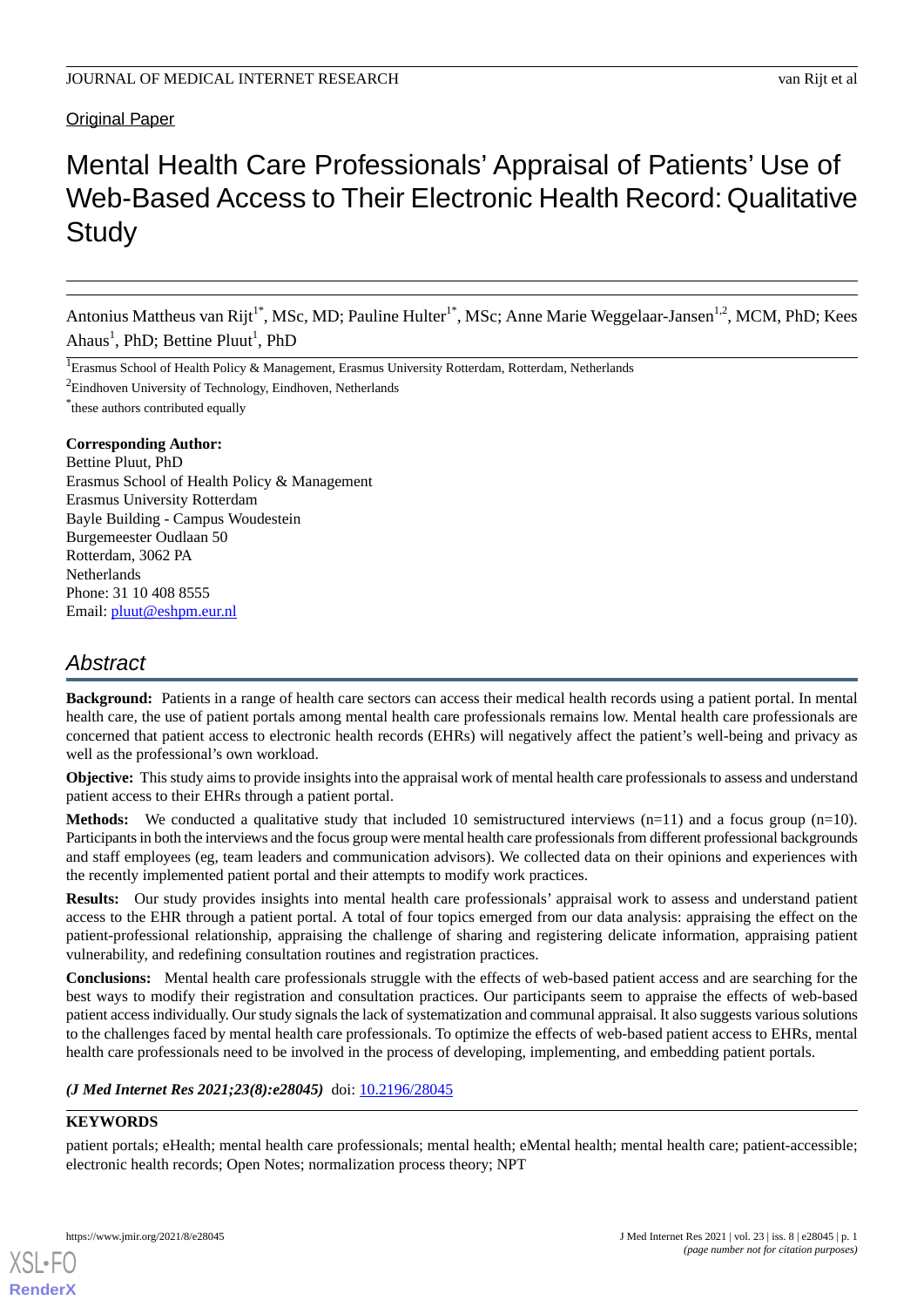# *Introduction*

# **Background**

The number of patient portals is increasing rapidly in all health care sectors. Through these patient portals, patients have gained the ability to access their medical health records on the internet. A patient portal is a form of eHealth that can be defined as "provider-tethered applications that allow patients to access, but not to control, certain health care information (eg, their EHR [electronic health record]) and provide communication and administrative functions (eg, secure messaging, appointment booking, and prescription refill requests)" [[1\]](#page-10-0). Research has shown that, in mental health care, the use of a patient portal can have a positive effect on patient activation, recovery, and organizational efficiency [[2\]](#page-10-1). In the same study, mental health care professionals were involved during implementation and were trained to use the patient portal [\[2](#page-10-1)]. Furthermore, the relationship between the patient and their mental health care professional can improve, provided the mental health care professional has an open attitude, and the medical record is unique, individualized, and detailed [[3\]](#page-10-2). Another study showed that mental health care professionals could feel uncomfortable because they experience reduced control over the information flow when patients can access their health information on the internet [\[4](#page-10-3)]. Overall consequences can be positive, for example, improved registration (ie, *documentation*) and consultations (ie, *visits*) with patients or negative, for example, reduced documentation by mental health care professionals. This suggests that the positive effects of web-based patient access partly depend on the registration practices of the mental health care professional and the ways in which they communicate with their patients  $[3,4]$  $[3,4]$  $[3,4]$  $[3,4]$ . Therefore, this study explores the appraisal work carried out by mental health care professionals shortly after the introduction of web-based patient access and sheds light on the challenges mental health care professionals face when trying to make a patient portal work for them and the patient. To gain insight into the challenges of mental health care professionals, we use the normalization process theory (NPT), which helps to understand how new technologies and practices are embedded and integrated into existing work practices [[5\]](#page-10-4). This theory "identifies, *characterises* and explains mechanisms that have been empirically demonstrated to motivate and shape implementation processes and affect their outcomes" [[6](#page-10-5)]. NPT includes a model that explains what health care professionals go through when embedding a new technology which, in this study, we have applied to web-based patient access through a patient portal [[5-](#page-10-4)[8](#page-10-6)]. This paper focuses on one of the key constructs of NPT, reflexive monitoring. Reflexive monitoring concerns the appraisal activities that health care professionals do to assess and understand the ways in which a new set of practices affects them and others around them. For patient portals, the focus is on how patients' web-based access to sensitive data in the EHR affects mental health care professionals, their patients, and the relationship between them. Reflexive monitoring sheds light on the individual mental health care professionals' appraisal work shortly after the implementation of web-based patient access. Reflexive monitoring involves four components: (1) *systematization*,

which involves collecting information about formal (eg, research results) or informal (eg, anecdotal examples) evidence; (2) during *communal appraisal*, individuals work together to evaluate the worth of, in this instance, patient portals and related working routines; (3) through *individual appraisal*, individuals work experientially to appraise the effects on them and the contexts in which they are set; and (4) *reconfiguration* involves attempts to redefine procedures or modify practices, and perhaps, here, even to change the shape of the patient portal itself, to make the patient portal work [[5](#page-10-4)].

Little is known about the appraisal work of mental health care professionals during the embedding of a patient portal. We do know that patient access to medical health records in mental health care has always been a sensitive subject. In the early 1990s, researchers raised the question of whether reading psychiatric case–related notes could be considered offensive [[9\]](#page-10-7). Especially in mental health care, doctors'notes often contain sensitive information concerning the mental state of the patient [[10\]](#page-10-8). Research suggests that mental health care professionals think there is a risk that patients disagree with the content of the notes or misinterpret the content, and therefore, patients could be upset [\[9](#page-10-7)]. This can cause a patient to become concerned or confused and even to respond angrily. In addition to these specific concerns over sensitive information in mental health care, mental health care professionals share the wider concerns of their colleagues in hospital care [\[10](#page-10-8)[-12](#page-10-9)]. In total, 2 studies point to a possible higher work burden caused by increased communication with patients and to a fear of lawsuits or claims for damages [\[10](#page-10-8),[13\]](#page-10-10). However, on the other hand, most mental health care professionals believe that patients will better remember their treatment plans and will be better prepared for appointments [\[10](#page-10-8)].

#### **Objectives**

This study focuses on appraisal work by mental health care professionals shortly after the implementation of web-based patient access through a patient portal and shows how mental health care professionals try to make sense of this new technology by appraising the effects of the portal and by attempting to modify registrations and consultation practices. Furthermore, our study answers the question of what mental health care professionals do to assess and understand patient access to the EHR through a patient portal.

# *Methods*

#### **Overview**

For this qualitative study, 10 interviews with a total of 11 mental health care professionals and, later, a focus group, were conducted in a Dutch mental health care organization. This organization (2100 full-time equivalents) offers mental health care, well-being, and social services for approximately 32,000 inpatients and outpatients of all ages. In January 2019, the organization implemented a patient portal for patients to access their EHRs. All patients were able to read notes, letters, and other information in their EHRs after a period of 30 days. Mental health care professionals cannot determine whether a patient uses web-based access. Medical notes were not accessible by patients if they were marked as a draft, but drafts would

```
XS\cdotFC
RenderX
```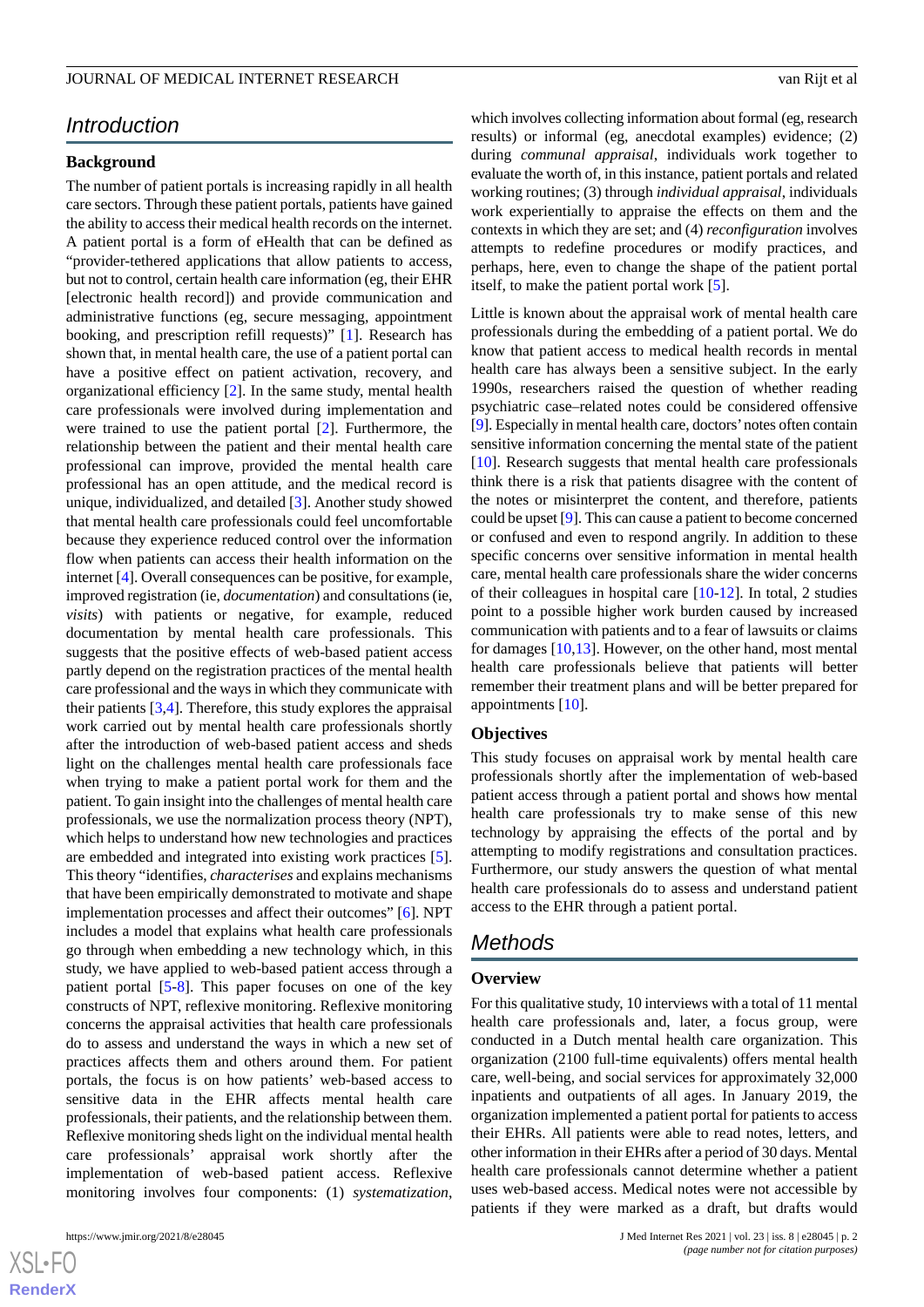eventually have to be marked as final before a course of treatment could be closed. After implementation, a personal notes tab was added for the mental health care professionals. These notes were not visible to colleagues or patients.

#### **Recruitment and Selection**

The objective of recruiting study participants was to include mental health care professionals working in diverse focus areas and with different professions within the same mental health care organization. Recruitment, selection, interviews, and focus group were conducted in the spring of 2019. Participants were selected in two ways: by an open invitation on the intranet  $(n=6)$ 

<span id="page-2-0"></span>**Table 1.** Characteristics of the participants of the interviews.

and then through snowballing (n=5). The latter involved asking existing participants if they knew of others who might be willing to be interviewed [\[14](#page-10-11)]. All mental health care professionals who expressed willingness to be interviewed were included in the study [\(Table 1](#page-2-0)). During the interviews, it became apparent that both supporters and opponents of the patient portal participated in the study.

Participants in the focus group were identified by the head of the computerization and automation department using purposeful sampling ([Table 2](#page-2-1)). This provided a broader range of professions than the interviewee group and included some who had been involved in the implementation of the patient portal.

| Participant | Sex    | Age (years) | Profession                                       | Focus area            |
|-------------|--------|-------------|--------------------------------------------------|-----------------------|
| 1.1         | Female | 43          | Clinical psychologist                            | Development disorders |
| 1.2         | Female | 38          | Nurse practitioner                               | Hospital psychiatry   |
| 1.3         | Male   | 51          | Nurse practitioner                               | Anxiety and mood      |
| 1.4         | Male   | 54          | Nurse practitioner                               | Elderly               |
| 1.5         | Female | 49          | Psychiatrist                                     | Personality disorders |
| 1.6         | Female | 53          | Psychiatrist                                     | Addiction             |
| 1.7         | Female | 54          | Psychiatrist                                     | Personality disorders |
| 1.8         | Female | 60          | Psychiatrist                                     | Elderly               |
| 1.9         | Female | 27          | Psychologist                                     | Development disorders |
| 1.10        | Male   | 39          | First level health care<br>Psychologist          |                       |
| 1.11        | Female | 61          | Psychotherapist and team leader care<br>Forensic |                       |

<span id="page-2-1"></span>**Table 2.** Characteristics of the participants of the focus group.

| Participant      | <b>Sex</b> | Age (years) | Profession                                     |
|------------------|------------|-------------|------------------------------------------------|
| 2.1              | Female     | 53          | Functional application manager                 |
| 2.2              | Female     | 28          | Coordinator health care innovation             |
| 2.3              | Male       | 57          | Team leader anxiety and mood                   |
| 2.4              | Female     | 52          | Team leader specialist diagnosis and treatment |
| 2.5              | Male       | 50          | Functional application manager                 |
| 2.6              | Female     | 38          | Team leader anxiety and mood                   |
| 2.7              | Male       | Unknown     | Computerization and automation                 |
| 2.8              | Male       | 37          | Client council                                 |
| 2.9 <sup>a</sup> | Female     | 27          | Psychologist—development disorders             |
| 2.10             | Female     | 37          | Strategic marketing and communication advisor  |

<sup>a</sup>Also an interviewee (participant 1.9).

#### **Interviews and Focus Group**

Before the interviews and the focus group, participants signed an informed consent form and consented to being audio recorded and the use of the data for research.

One researcher (AMvR) conducted the interviews and the focus group, following a predefined topic list [\(Multimedia Appendix](#page-9-0) [1\)](#page-9-0), which was based on earlier research on patient portals

[XSL](http://www.w3.org/Style/XSL)•FO **[RenderX](http://www.renderx.com/)**

[[11,](#page-10-12)[15,](#page-10-13)[16\]](#page-10-14). The topic list for the focus group was also based on the results of the interviews' analysis [\(Multimedia Appendix](#page-9-1) [2](#page-9-1)). During the interviews, participants were asked for their views on and experiences with the potential benefits and risks of patient access to the EHR through a patient portal and possible solutions to reduce the identified risks. The interviews lasted 50 minutes on average (range 30-73 minutes). Most interviews took place in a face-to-face setting. Only one interview was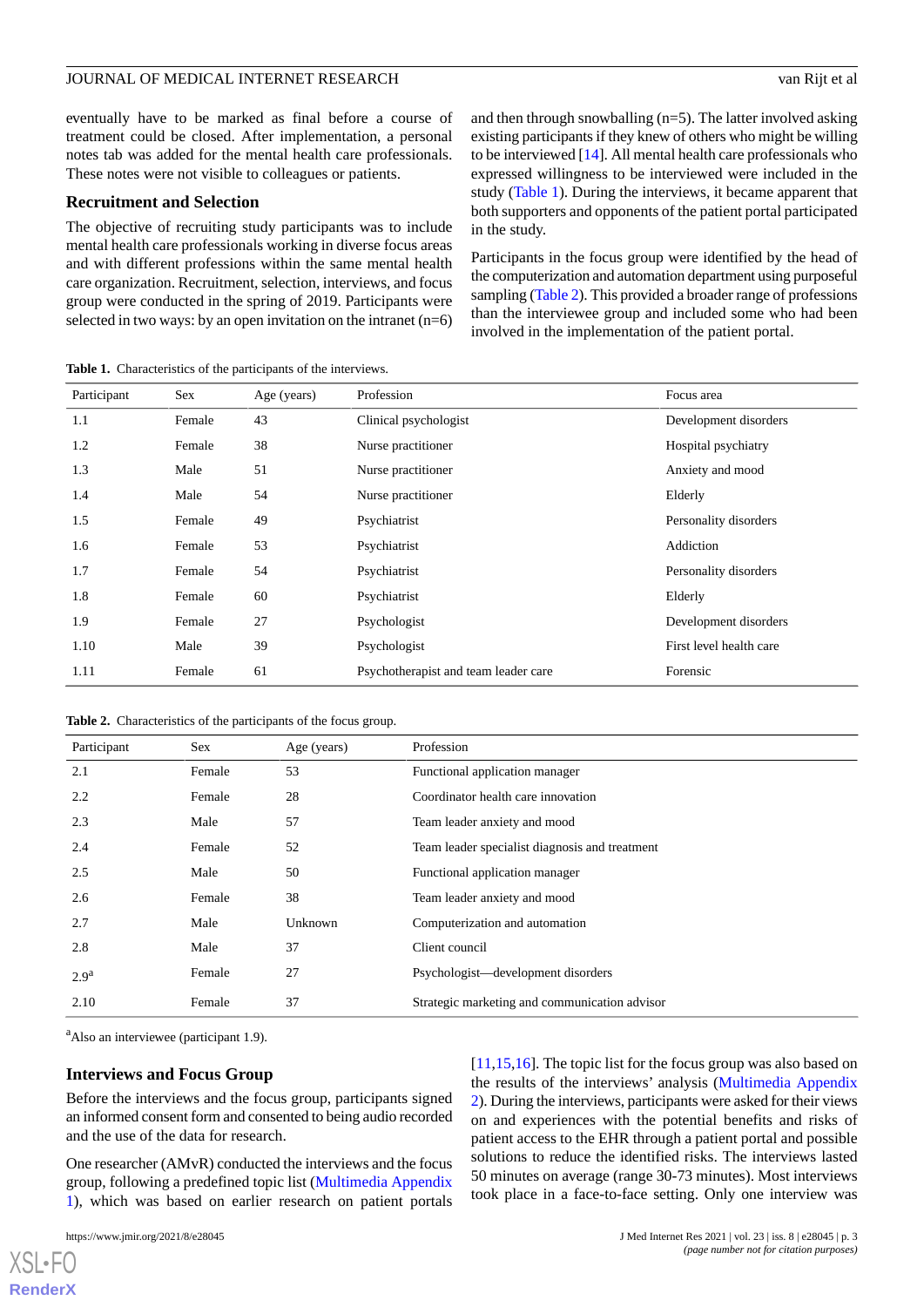conducted on the internet through Skype because of the geographically distant location of the participant [\[17](#page-10-15)].

The focus group was intended to check and enrich the results of the interviews while creating room for elaboration [[18\]](#page-10-16). Participants in the focus group were presented a tentative analysis of the interviews, after which discussion took place according to the predefined topic list ([Multimedia Appendix](#page-9-1) [2](#page-9-1)). This led to in-depth discussions on the perspectives of mental health care professionals on patient access to their EHR [[19\]](#page-10-17). The focus group lasted 75 minutes and was conducted in a face-to-face setting.

#### **Analysis**

The interviews and the focus group were audio recorded and then transcribed verbatim. First, we followed an inductive approach to analyze the data, in which we repeatedly examined which themes emerged from our data [[20\]](#page-10-18). Second, we took a deductive approach, in which we looked at our data through the lens of NPT to analyze the different components of reflexive monitoring by mental health care professionals. Combined, our analysis can be described as abductive [[21\]](#page-10-19). We coded the data in three steps: open, axial, and selective [[22\]](#page-10-20). Keywords were coupled to certain fragments of the transcripts ([Multimedia](#page-9-2) [Appendix 3](#page-9-2)). Using these keywords, connections were made between different fragments of various transcripts. Thereafter, these keywords were regrouped and formed the basis for drawing conclusions from this research. All the interviews were first individually and separately coded by 2 members of the research team (AMvR and BP), after which these codes and themes were discussed, reviewed, and adjusted if necessary until a consensus was reached (AMvR and BP). Subsequently, we discussed and adjusted the outcomes where necessary with the other members of the research team [\[20](#page-10-18)]. The analysis was computer-assisted using ATLAS.ti software (version 8; Scientific Software Development GmbH) [\[23](#page-10-21)].

# *Results*

#### **Overview**

The aim of our study was to provide insights into the appraisal work that mental health care professionals do to assess and understand patient access to the EHR through a patient portal. A total of four interrelated topics emerged from the data analysis: (1) appraising the effect on the patient-professional relationship, (2) appraising the challenge of sharing and registering sensitive information, (3) appraising patient vulnerability, and (4) redefining consultation routines and registration practices.

Our analysis showed that there were both opponents and supporters of web-based patient access among our participants. The following two quotes illustrate the strong differences in opinions among the interviewed mental health care professionals:

*I must honestly say that I have not thought about the possible benefits. I only saw disadvantages, felt that I have to be very careful. That was my first response.* [P 1.8, psychiatrist]

[XSL](http://www.w3.org/Style/XSL)•FO **[RenderX](http://www.renderx.com/)**

#### *I think it is a greater risk if patients do not have online access.* [P 1.5, psychiatrist]

Furthermore, our analysis showed that opponents tend to focus on their concerns and have difficulty mentioning the benefits of web-based patient access. When mentioning an advantage, they sometimes immediately denounce the advantages. For example, when asked about the benefit of web-based patient access, one opponent answered:

*I might forget to write something down, patients can mention this. So that could be an advantage. However, I must say now that I mention it, I am also immediately afraid that this will cause a lot of extra work.* [P 1.8, psychiatrist]

# **Appraising the Effect on the Patient-Professional Relationship**

One of the effects our participants perceived with patient access to the EHR through a patient portal is that it changes the patient-professional relationship.

The first way in which the patient-professional relationship could be changed by patient access is through feedback provided by patients on the content of the EHR. Participants explained that when patients believe the information they read is incorrect or that information is missing, this can be adjusted, leading to therapeutic gain and a new kind of conversation between the patient and professional. One participant illustrated this as follows:

*If it [patient access to the EHR] produces complaints, you have to do something about it. If people are correct, they are right to complain and you should not be uncooperative but adjust something. And, it is possible that if you can talk about it with a patient, this could improve the therapeutic relationship.* [P 1.4, nurse practitioner]

However, participants also mentioned that these extra questions, comments, or even complaints from patients, take time to answer, and mental health care professionals might need to change their records afterwards.

*I am a little bit afraid that the people that will be looking [in their medical record], are the people that will have a lot of criticism on what I have written. They will say I did not mean this, I meant it like this.* [P 1.8, psychiatrist]

Second, our participants argued that patients being able to read their EHR both before and after a consultation with the mental health care professional could enable them to be better prepared for their appointments, and therefore enhance the quality of the conversation between patients and professionals.

Third, participants argued that patients who read the information in their EHR could be more aware of their treatment and feel more like an equal to the mental health care professional. Mental health care professionals could also help create a sense of shared responsibility for the treatment by encouraging patients to study their health information in the patient portal. One participant illustrated the following: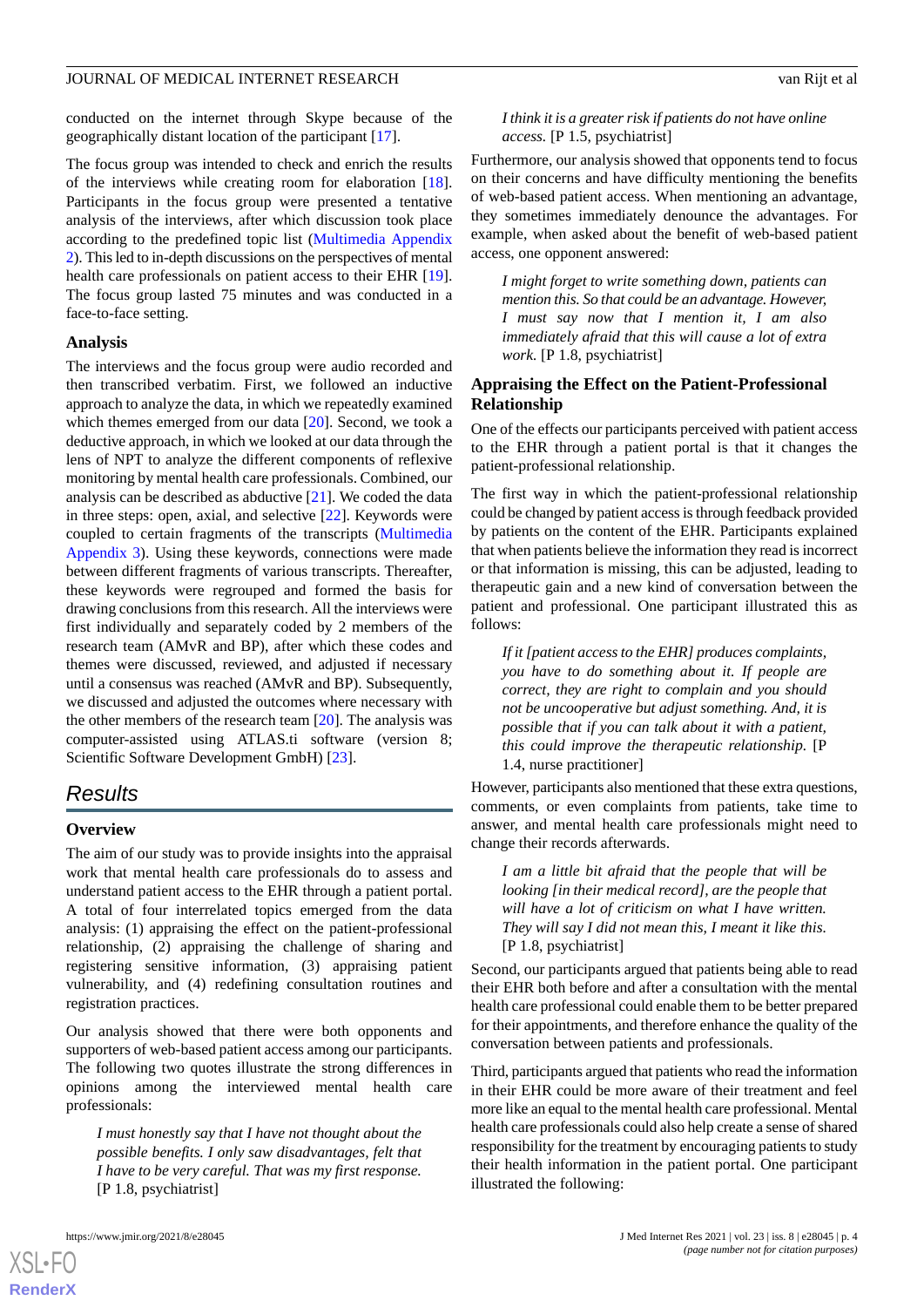*Very often I hear: "Oh, I do not know where my treatment plan is." You can point it out and mention that it is something that belongs to both of us.* [P 1.7, psychiatrist]

As the examples above illustrate, our participants believed that web-based patient access could: (1) increase the therapeutic gain, (2) improve the patient's preparation for a consultation, and (3) improve the involvement of patients in their treatment. However, participants also feared that web-based patient access might cost a lot of valuable time and that patients'reading notes could have a negative effect on the patient-professional relationship, which is further described in the next section.

#### **Appraising the Challenge of Sharing and Registering Sensitive Information**

Participants admitted that they were struggling with the way they formulated information for the EHR. Medical information in mental health care is often subjective, and writing down a diagnosis is a delicate balance, which is illustrated by one participant's reflection:

*Especially if one [health professional] did not consider it [web-based patient access], one could have written in a somewhat unsophisticated way in the medical record: "This is typical of borderline behavior.," while not seeing*

*the patient as borderline.* [P 1.7, psychiatrist]

Some participants were worried that patients might feel insulted, misinterpret the information given, or feel unheard when reading the information in the EHR, which could reduce trust in the treatment or even withdrawal from the care program:

*[...] people who are attached in an unsafe way will very quickly feel let down, and that is also possible through text, which, getting back to the therapeutic relationship, can of course deteriorate, and that would be a pity.* [P 1.7, psychiatrist]

On the other hand, participants mentioned that such information is an important part of the psychiatric examination and might be important for colleagues to know. If some information is not appropriate for patients to read in their EHR, then mental health care professionals can be reluctant to write it down. One participant illustrated the following:

*Let's assume I see someone who looks dirty or with poor hygiene, then I have a hard time writing that down.* [P 1.7, psychiatrist]

Besides being subjective, information on mental health care is also often sensitive. Participants argued that patients might become overwhelmed and eventually relapse (a deterioration in the mental health of an individual who was controlling their mental illness) because of the amount or content of the information they have at their disposal with access to their EHR. One participant said:

*[...] there are people who can go backwards over small details, such as "I did not study for seven months but eight" [...]* [P 1.1, clinical psychologist]

This view was confirmed by the participants in the focus group, where a team leader mentioned that he observed that his colleagues were less detailed in their registration:

*[...] you also hear that care providers are more aware of what they write in their report, and therefore are more factual and less informative [...]* [P 2.3, team leader anxiety and mood]

In addition, our participants explained that an mental health care professionals' report of a consultation might reveal that the patient and the professional had experienced their conversation quite differently and felt differently about what was most important or would therefore summarize the highlights and conclusions differently. Our participants stated that this is not unusual with mental health care and occurs less with physical issues. One participant explained the following:

*I wrote a note in the medical record in a certain way, but maybe the other person (the patient) experienced a different conversation.* [P 1.7, psychiatrist]

Our participants had various views on entering information that is not yet intended for patients. For instance, collateral history might contain sensitive and possibly offensive information and may not always be suitable for patients or known by them. Our participants experience this ethical dilemma: they are not sure whether they should write down sensitive information and whether this information belongs to the patient's EHR. One participant saw it as a moral dilemma whether to enter certain information or not because it could be beneficial to the treatment but also involves the risk of harming the patient. According to our participants, some information would not be beneficial for patients if they saw it. One participant offered the following example:

*I have had a patient, [...] that girl was sixteen years old and her mother was pregnant through the daughter's boyfriend, and that was written in her medical record, [...] but the girl did not know. [...] It was relevant to the background about the girl's tangled family situation where all kinds of things had occurred, with very unusual relationships.* [P 1.4, nurse practitioner]

Another example of doubts about entering information that is not yet, if ever, intended for patients is over certain treatment plans, with participants worrying that they might no longer work if patients can read about them. One participant illustrated a situation where a patient's husband and her general practitioner thought her situation was deteriorating, but the patient herself did not agree and did not want any kind of treatment. The participant called the patient, and the patient made clear that she did not want any treatment. The participant said the following:

*I will make a note of that: "spoken today, clearly different than yesterday, much angrier today, does not want an appointment, does extensively talk about it, agreed that I will call her again next week to see if there are any possibilities then, otherwise I will ask her husband to come here with her," that is my plan. I did not tell her all of it [...]*[P 1.3, nurse practitioner]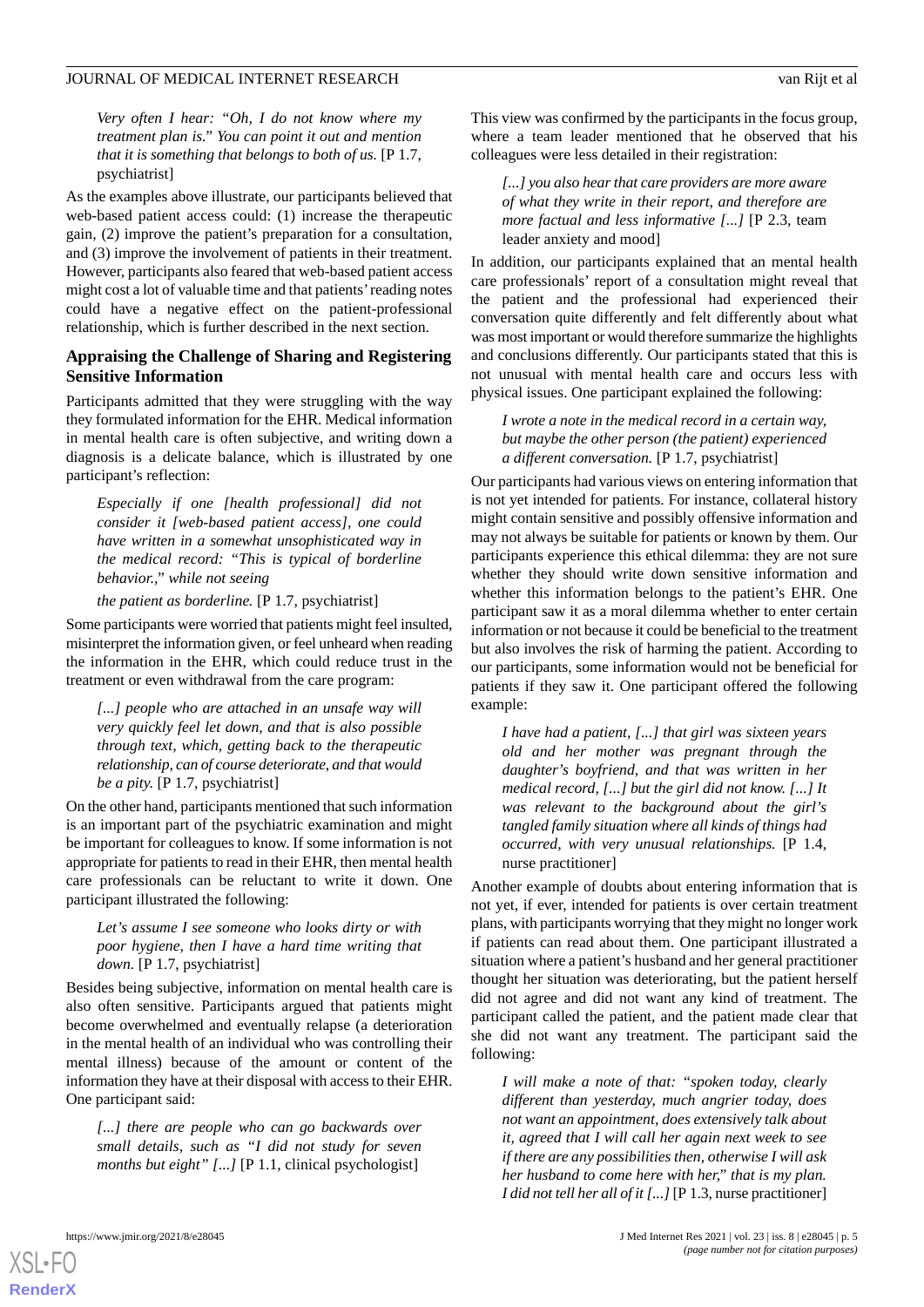The issue over treatment plans led to mental health care professionals doubting whether patients should have real-time access to their EHR rather than a 30-day delay. When patients need acute care or are compelled to receive care, for example, in crisis situations, real-time patient access might lead to dangerous situations if patients read what mental health care professionals are planning. One participant stated as follows:

## *It is possible that when he [the patient] reads this and thinks: "Hey, they are on my doorstep tomorrow [for an involuntary admission], you know what, I will end it [his life] before they arrive."* [P 1.9, psychologist]

Despite the dangers of disclosing information to patients, our participants were aware that not entering their thoughts in the EHR also carried risks. Information might otherwise be lost or colleagues are no longer fully informed about certain patients. In crisis situations, where mental health care professionals work in shifts, the peer transfer of information is seen as important by our participants. Furthermore, a participant in the focus group mentioned that mental health care professionals are responsible for what they enter, but also if they fail to enter information that might be of importance later:

*[...] suppose you have seen or recognized something, and you did not want to write it down for whatever reason, but it does have an influence on a future course of the treatment, or possibly a crisis situation, and you say: "well, I did see or spot that earlier on," you are responsible for that.* [P 2.4, team leader specialist diagnosis and treatment]

This influences the way our participants work individually and together, especially when they disagree about certain issues and have yet to make decisions about how they redefine their registration and consultation practices.

In summary, when sharing and registering delicate information, our participants struggle individually with the way they should write information in the EHR and are afraid that (1) it could reduce patients' trust in their treatment because patients misinterpret the information they have access to, (2) mental health care professionals might enter information that is inappropriate for patients to read, (3) patients might become overwhelmed by the amount or content of the entered information, (4) it might show to patients that professionals have experienced their conversation quite differently than they did themselves, and (5) there is no place to write down information that is not yet, if ever, intended for the patient to read. This shows that our participants, as individuals, have thought deeply about how to make mental health care patients' access to their EHR work. There were disagreements over entering information that was not yet, if ever, intended for patients. Whether or not to enter certain information seemed to be a moral dilemma because it could be beneficial to the treatment but also involves a risk of harm to the patient.

## **Appraising Patient Vulnerability**

Our participants worried that patients could become more vulnerable with web-based access to their EHRs. They were concerned that they had little control over how patients would act on this information in the EHR and are also afraid that

[XSL](http://www.w3.org/Style/XSL)•FO **[RenderX](http://www.renderx.com/)**

patients might, for example, deteriorate after reading their own medical record.

As mentioned in the previous paragraph, information on mental health care is often sensitive. Participants were afraid that this could overwhelm patients and possibly cause a harmful relapse:

*[...] during meetings we discuss whether an admission to the ward would be an option. If you write down that you consider this, he [the patient] might get upset or deteriorate. [...] The same goes for our considerations, should we write down something else to prevent a patient from deteriorating?* [P 1.9, psychologist]

When asked what is meant by deterioration, a participant answered as follows:

*[...] a patient getting completely disordered, mentally stuck, upset, a breach of trust with their mental health care professionals [...].* [P 1.1, clinical psychologist]

Participants explained that patients could easily print or download their own medical records, after which they could share this with *inappropriate* people. In this way, sensitive information may fall into the wrong hands. A third party, such as a curious spouse, could also gain access to the EHR for wrong reasons. Especially in mental health care, patients are often vulnerable and easily influenced by relatives. One participant stated as follows:

*A disadvantage could be that someone else gets access to the password or login codes, that could of course be a risk. With certain treatments, you do not want a partner to know certain things, [...] however they [relatives] can be persuasive and demand access from a patient.* [P 1.10, psychologist]

Our participants were unsure who would be responsible for the potentially reckless handling of information from the EHR by the patient. They also doubted whether it would be sufficient if mental health care professionals warn patients about the sensitive nature of the information. One participant, however, stated that sharing health data was the responsibility of the patients:

*The patient has access, so I think it is their responsibility. I think the content and the correctness of the content is the responsibility of the health professional.* [P 1.10, psychologist]

Another participant mentioned an extreme example of what could happen when patients share their own medical information, for example, to show that they are discontent with their treatment, but emphasized that this is the patient's own responsibility:

*If the patient thinks: "I will go to Story or RTL boulevard [national media] with my medical record, which sometimes happens, then they can do it."* [P 1.11, psychotherapist and team leader care]

In summary, our participants were afraid that they had much less control over what patients do with the information in the EHR and wonder who is responsible for sharing information.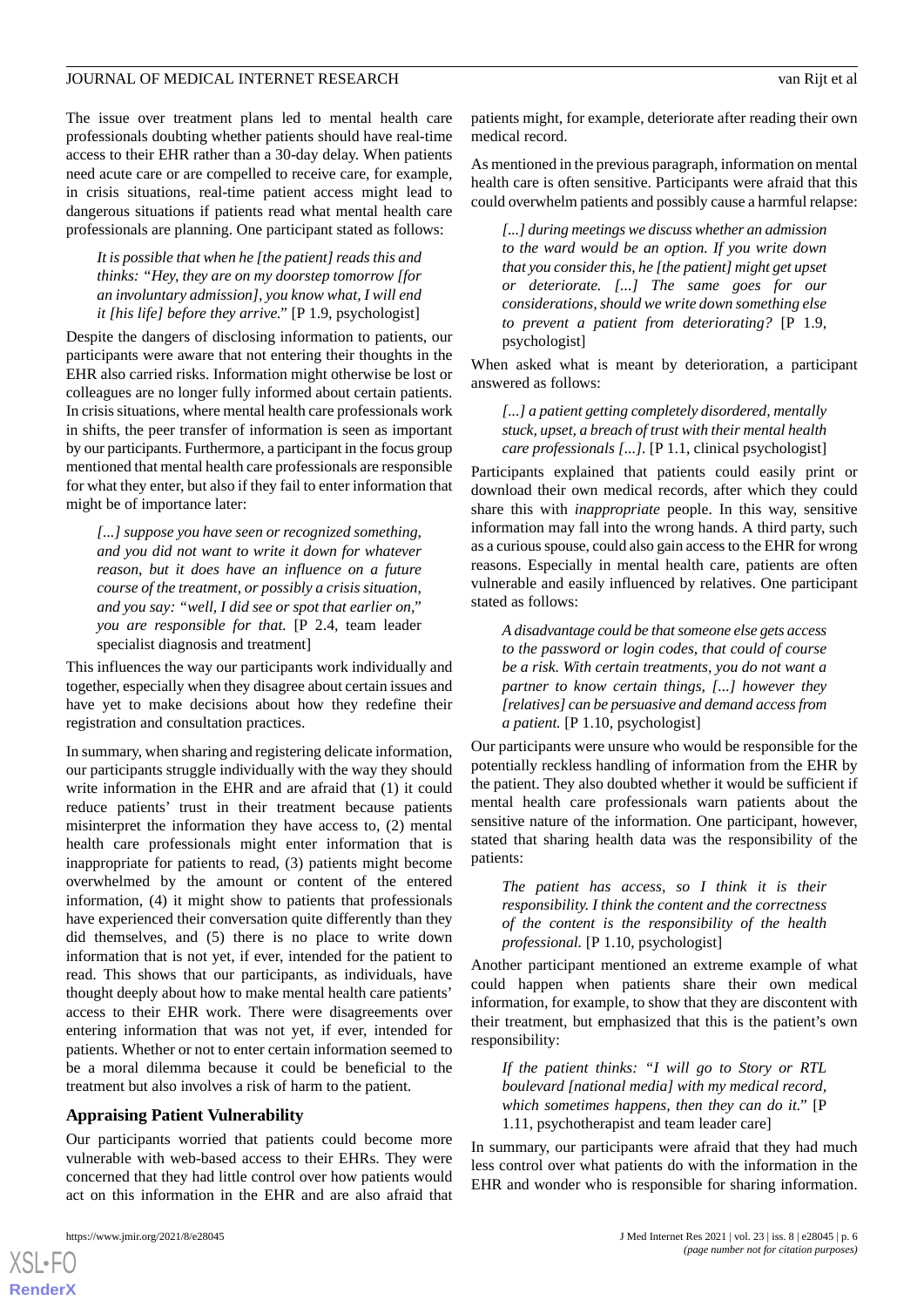It seems that patient access raises many uncertainties concerning individual personal relationships with a patient.

# **Redefining Consultation Routines and Registration Practices**

Reflecting on the effects and struggles of entering sensitive information in an EHR, our participants suggested various solutions in terms of modifying their registration practices. However, those who opposed the idea of web-based patient access were not convinced that those solutions would really work, as they often also mentioned the possible disadvantages of the suggested solution.

# *Solution 1: Draft Notes for Colleagues*

The first solution suggested by the participants was to write draft notes for colleagues. This is a temporary solution, in that draft notes will not be immediately visible in the patient portal but will need to be marked as final, and hence become visible, before a treatment can be closed.

# *Solution 2: Making Personal Notes Visible for Colleagues*

The second solution was to make the personal notes tab visible to colleagues. Although this prevents the loss of access to information in, for example, crisis situations, this also reduces the transparency of information for patients because a hidden *shadow file* is created.

# *Solution 3: Discussing Information With Patients Before Registration*

A third suggested solution was to discuss information with patients before the mental health care professionals register this information. In this way, they can ensure that there is no new information in the EHR should the patient choose to access it. A participant in the focus group explained this as follows:

*[...] it is quite difficult in that you cannot write down your considerations, but I think it is also a stimulant to share your considerations with the patient a lot more, by which you give a patient more space and influence, which causes the treatment relationship to become more equal [...].* [P 2.6, team leader anxiety and mood]

However, participants acknowledged that this third option was only workable if they discuss the information directly during a consultation. If not, if mental health care professionals delay registration, this increases the risk of mistakes and lost information because of memory shortfalls. At the same time, our participants commented that they often let a conversation sink in and write the report later:

*[...] of course it remains difficult, when you walk back into your room and you smell alcohol [lingering from the patient] after the end of a consultation. Where do you record this, as you have not yet discussed it with the patient, but it is important information, these are difficult things.* [P 2.6, team leader anxiety and mood]

# *Solution 4: Registering Information Together With the Patient*

A fourth solution that is mostly mentioned by supporters is the practice of registering information together with the patient. This collaborative practice could even become a form of treatment. Our participants felt that it depends on the patient whether this would be a workable solution, and two possible obstacles were raised by opponents. First, it was noted by the participants that certain patients (eg, psychotic patients or those with developmental disorders) are not capable of writing notes along with their mental health care professional. For example, an opponent mentioned that patients with a developmental disorder are often overstimulated after a consultation and would not be able to contribute to writing notes:

*The argument is: "you have to write [in the medical record] together with your patient, use the last ten minutes of your consultation." However, that does not work with our patients. They are completely overstimulated after half an hour, they cannot immediately reflect on what happened.* [P 1.1, clinical psychologist]

However, when a supporter was confronted with this concern, she responded as follows:

*It can be an extra effort, but that is also part of the dynamics of that treatment. [...] No psychiatrist is made to treat everyone, [...], so I guess choose your patient population according to that.* [P 1.5, psychiatrist]

Second, some participants were concerned that writing notes with the patient would eat into the already limited time for consultation.

# *Solution 5: Introducing Patients to Web-Based Access at the Beginning of Treatment*

The final solution was to introduce patients to web-based access to their EHRs at the beginning of their treatment. Mental health care professionals could then explain the risks and benefits of web-based patient access and decide together with the patient whether the patient would use it. One participant said the following:

*Sometimes the risks have to be pointed out to a patient, as I just said, you can send a copy of your letter but watch out when you use it in court, so they need to be informed about the risks.* [P 1.6, psychiatrist]

Our participants would like more support on what kind of information patients can read in the EHR and how they should write sensitive information in the EHR. This could provide them with more knowledge and enable them to experiment with web-based patient access and to evaluate the outcomes together. Our participants said it was unclear to them what kind of information patients could read through the patient portal and on which terms. Furthermore, participants commented that they had only limited experience with the patient portal because it had only just been implemented. Indeed, most participants had no personal experience with patients accessing their EHR at all.

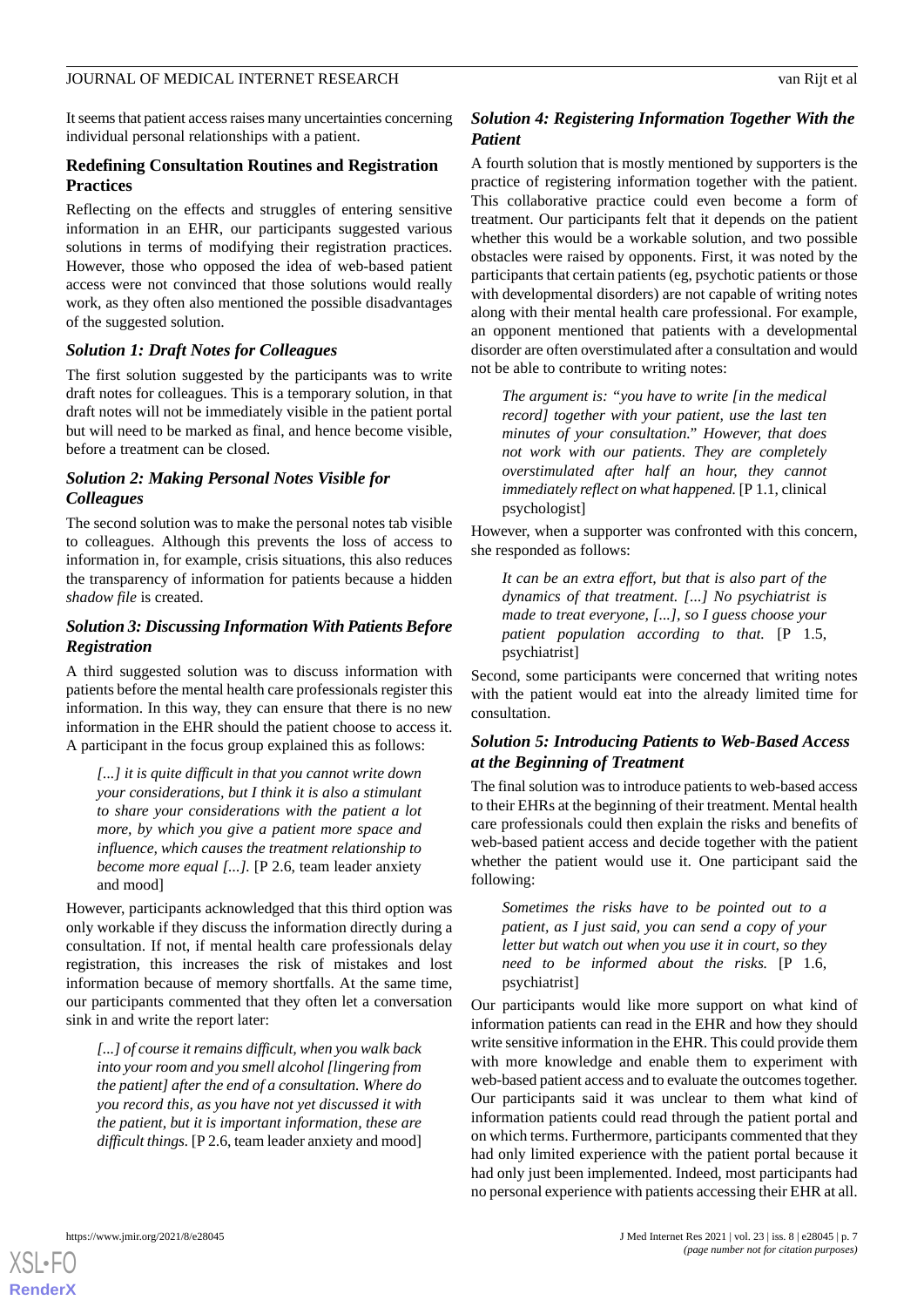However, some participants were able to report on one encounter with a patient who had read their EHR and then regretted doing so:

*Some patients get overwhelmed by the amount of information, one patient said the following: "I just regret looking because I started and I got so much information, well, I got really upset, then I stopped."* [P 1.7, psychiatrist]

As illustrated earlier, our participants were individually able to come up with five solutions that they believed could make patient access to the EHR work for them as well as for their patients. However, it would appear that our participants needed more support on how the portal works so that they could actually experiment with their ideas on working with web-based patient access and evaluate these experiments.

# *Discussion*

## **Principal Findings**

This study seeks to provide insights into the appraisal work that mental health care professionals do to assess and understand patient access to their EHRs through a patient portal. By interviewing 11 mental health care professionals and conducting a focus group discussion, we learned that mental health care professionals struggle with how to weigh up the potential benefits and risks they perceive and are trying to work out what they can do themselves to make the portal work for them and for their relationship with their patients.

Our results show that mental health care professionals struggle with various aspects of patient access to the EHR and with entering what they perceive as sensitive information into the EHR. First, we looked at the ways in which mental health care professionals appraise the effect of web-based patient access on their relationship with the patient. Second, we report how mental health care professionals fear that some patients are too vulnerable to handle the new possibility of accessing their medical records. Third, we showed the ways in which mental health care professionals address the challenge of registering and discussing delicate information. Finally, we showed how mental health care professionals individually experiment by redefining consultation routines and registration practices.

Our results show that participants are actively engaged in the NPT terms reflexive monitoring, especially the components related to individual appraisal and reconfiguration [[5\]](#page-10-4). Our participants individually appraised the effects of patient access to the EHR (eg, that mental health care professionals should perhaps no longer write so freely in the medical record) and thought about solutions to modify and redefine their registration and consultation practices. Participants mentioned that notes might become less accurate and less detailed to avoid potential harm to the patient, a concern also expressed elsewhere in the literature [\[10](#page-10-8),[13,](#page-10-10)[24](#page-10-22)]. Although some studies show that, in practice, only very few patients are actually harmed [\[12](#page-10-9),[25\]](#page-10-23), another study showed that patients could be surprised or hurt when they read information in the medical record that is incorrect, outdated, or new to them [[3](#page-10-2)]. Such patients are then afraid that this incorrect or outdated information might have a

 $XS$  $\cdot$ FC **[RenderX](http://www.renderx.com/)**

negative impact on their treatment if, for example, other mental health care professionals read and act on this information [[3\]](#page-10-2). Other patients commented that this makes them doubt whether their mental health care treatment is useful [\[3](#page-10-2)]. The other two NPT components, systematization and communal appraisal, did not appear to take place. As long as mental health care professionals struggle to engage with these two components of reflexive monitoring, embedding web-based patient access in the work practices of mental health care professionals will be hindered. Consequently, we hope that future research will explore the ways in which systematization and communal appraisal can be stimulated during the implementation of web-based patient access in mental health care. In addition, future research could focus on ways to involve opponents of web-based patient access in the process of communal appraisal and reconfiguration.

Furthermore, our results show that participants worry that certain treatment plans and strategies might no longer work if patients can read them. This is a new concern that has not been mentioned in the literature before and is especially relevant as information in the EHR becomes accessible in real time. However, a study on real-time access through a patient portal in hospital care concluded that the limited negative consequences could be mitigated by instruction, education, and preparation of patients by the mental health care professionals [[26\]](#page-10-24). Further research on this topic in mental health care is recommended and could focus on the cocreation of further development of web-based patient access with patients [\[27](#page-11-0)].

NPT suggests that appraisal work needs to include communal appraisal if a technology is to become normalized, that is, for it to become an integrated aspect of the mental health care professionals'work routines. During the interviews, participants suggested various solutions to the struggles they experience with patients having web-based access to their medical health records. Individual mental health care professionals suggesting adaptions to the new service, so that it becomes a normalized practice, is in accordance with the reflexive monitoring component of NPT [[5\]](#page-10-4). Mental health care professionals and the organization as a whole could work on these solutions to eventually embed web-based patient access in their daily work routines. For this to occur, mental health care professionals can discuss their concerns and struggles and cocreate solutions, such as the concerns and solutions expressed and suggested during the interviews [\[28\]](#page-11-1). The solutions mentioned in this paper could serve as a starting point but still need to be evaluated in practice.

#### **Limitations**

Our study has four limitations. First, our study focused on a specific organization in mental health care with the mental health care professionals involved all having a similar amount of experience with web-based patient access. Furthermore, not all focus areas within mental health care were represented. Therefore, some mental health care divisions, such as forensic psychiatry and primary mental health care, were probably underrepresented. Second, because all the participants actively responded to an open invitation to participate, there is a risk of selection bias. There is also a possibility that only early adopters of the patient portal participated in the interviews, given that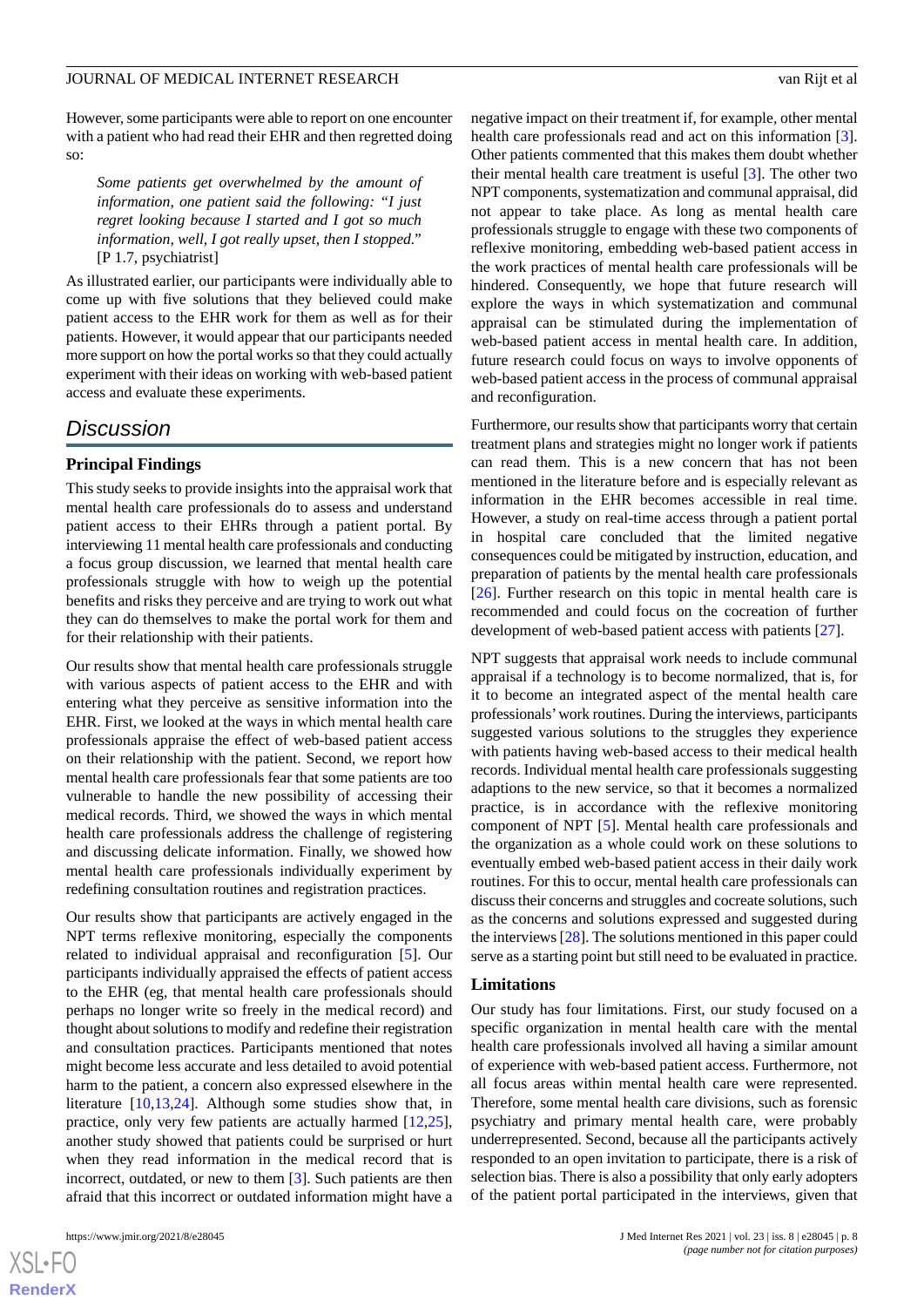the organization implemented the portal in January 2019, and the interviews were conducted in the spring of that year. It might be possible that the participants of this study were not representative of the population of mental health care professionals. However, the interview transcripts show that both proponents and opponents and some mental health care professionals with more neutral views took part in the study. Moreover, it is important to note that, given the very limited time between the implementation of the patient portal and our interviews, most of the worries expressed by the participants were not based on specific personal experiences with web-based patient access. It would be interesting to repeat this study to see whether the mental health care professionals have changed their minds or have experienced the struggles they expected and whether collective experience or evaluations had already occurred. A third limitation is that, apart from one participant in the focus group, the patient perspective was excluded. Further research is needed to explore how the doubts expressed in this study are experienced by patients. Finally, in the topic list, we choose not to explicitly ask participants to reflect on the four different components of reflexive monitoring according to NPT. In contrast, we chose to center the appraisal activities as articulated by the participants themselves. Future research is needed to validate our finding that systematization and communal appraisal are not the predominant components of reflexive monitoring by mental health care professionals.

# **Comparison With Prior Work**

Research shows that patient access through patient portal empowers patients, meaning that patients feel more in control of their mental health care  $[2,12,29]$  $[2,12,29]$  $[2,12,29]$  $[2,12,29]$  $[2,12,29]$ . A pilot study involving 52 psychiatric patients gaining web-based access to their medical health record found that 82% of the included patients felt more in control of their own treatment because of the possibility of reading their treatment plans and medical notes and knowing what they could expect in their care process [\[12](#page-10-9)]. However, our results show that doubts remain as to whether mental health care patients can handle access to their own EHR. For example, our participants were afraid that patients might share their medical records with an unauthorized person or authority, which could make patients more vulnerable to people or institutions with conflicting interests. A recent review similarly raised this concern regarding patients autonomously handling medical information [\[30](#page-11-3)]. Another study found that a major barrier to redefining work practices of health care professionals through the use of patient portals in hospital care concerned privacy and security [\[31](#page-11-4)]. These examples support our finding that mental health care professionals are struggling to assess and understand the effect of web-based patient access for their patients and their work practices. Further research should confirm our findings and should look for more solutions to reduce the privacy and security concerns of mental health care professionals.

There is a moral dilemma if the benefits of web-based patient access are associated with an increase in patient vulnerability. This has its roots in the normative question of what is *good*. Is it *good* to aim for the benefits of web-based access and increasing empowerment, but possibly also resulting in an increase in patient vulnerability, or is it *good* to prevent an increase in vulnerability that involves withholding possible

benefits? And, maybe even more importantly, whose decision is this to make? There are no universal answers to these normative questions, but it is important to recognize and discuss these dilemmas. The thin line between patient autonomy, patient empowerment, and patient vulnerability has been discussed in various studies on patient-centered care, as is evident from a discourse analysis on patient-centeredness, which indeed highlights that there are different views on what is *good* patient care [\[32](#page-11-5)]. Some consider patient-centeredness to be a process of *empowering patients*, implying that they believe patients should be given the possibility to view their medical data on the web. Withholding web-based access to medical information for vulnerable patients could be considered unethical in this discourse. Risks are recognized, but empowerment also helps patients to appropriately deal with the risks of web-based patient access. In another discourse, which we label *caring for patients*, people have a more paternalistic view of patient-centeredness and believe that health care professionals should protect patients from risks. Our results indicate that some mental health care professionals doubt that it is their task to protect patients from certain vulnerabilities. However, our participants also commented that not all patients are the same and that patients require tailored care. This reflects the *being responsive* discourse, which argues that patient-centered care is about meeting the specific and highly differing needs of patients. Individual mental health care professionals and organizations as a whole need to determine what patient-centered care means to them and how they want to deal with the moral dilemmas associated with patient access to the EHR. Communal appraisal can be arranged by organizing a moral deliberation, one of the ways to organize a dialog about the moral dilemmas of patient autonomy versus patient vulnerability [[33\]](#page-11-6).

As our results indicate, the protection of vulnerable patients might not only be the responsibility of mental health care professionals through individual appraisals. The literature shows that this can also be achieved through laws and regulations [\[34](#page-11-7)]. Patients gaining more control over their own EHR falls under the term *informational self-determination*, which is defined as "the ability of a person to determine, in principle, to what extent personal data is used and further disclosed, in view of a self-determined life" [[34\]](#page-11-7). With an increase in informational self-determination, the risk of spreading medical information to parties who are not entitled to it increases. A possible solution could be to implement patient confidentiality, in which medical information managed by patients is legally protected [[34\]](#page-11-7). Further research could explore the feasibility of this concept and look at ways to include mental health care professionals and modify their practices.

Research investigating patient access through a patient portal in hospital care has shown that patients' interests and abilities in using a patient portal are influenced by various factors, including age, health literacy, and level of education [[35\]](#page-11-8). Patients are more likely to use a patient portal if it suits their information needs and has the functionalities they require [[35\]](#page-11-8). Our results show that a possible solution could be to introduce every new patient to web-based patient access with mental health care professionals, discussing with them the possibilities and the possible risks regarding privacy and their responsibilities.

```
XSL•FO
RenderX
```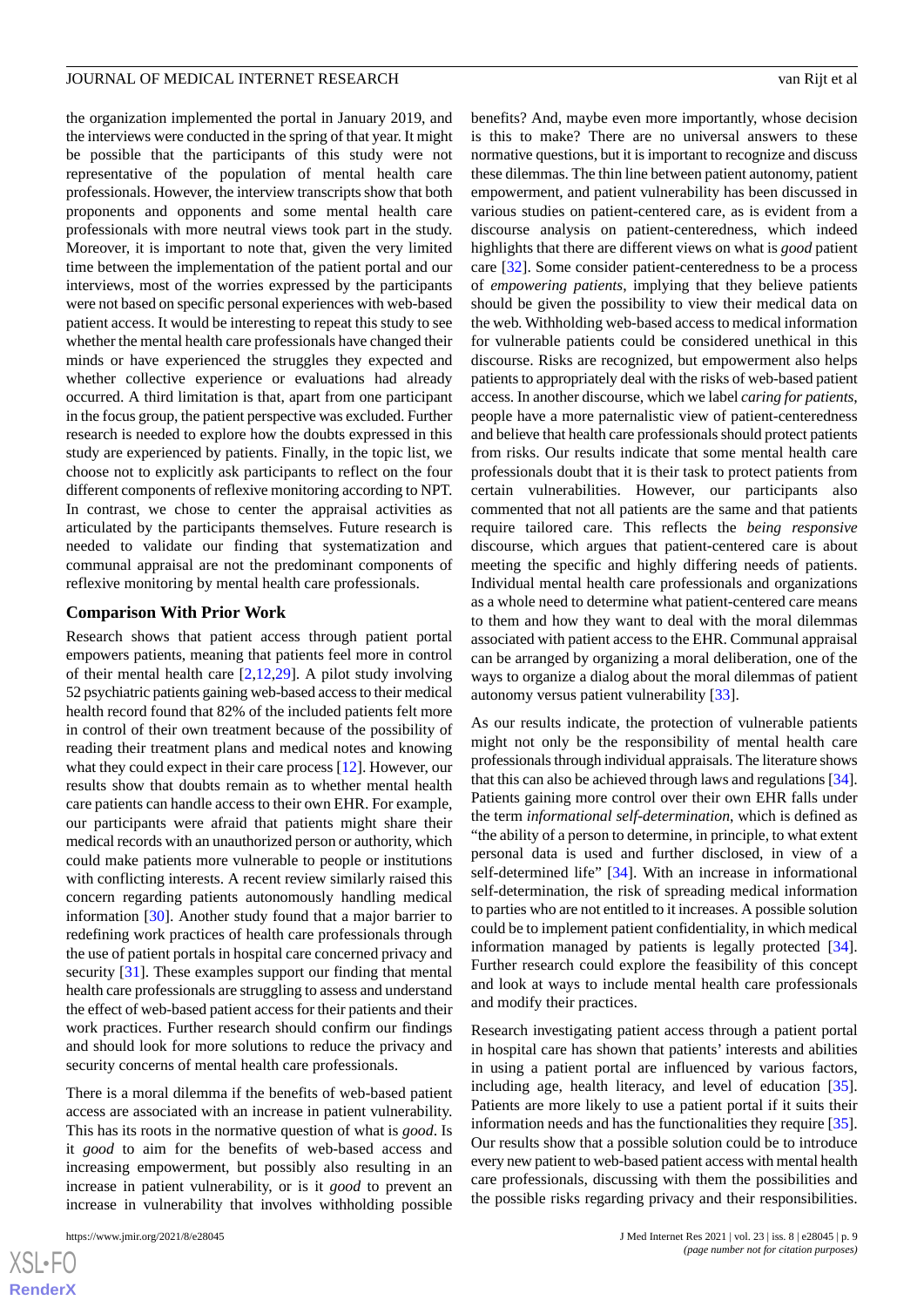This would involve mental health care professionals in (1) collecting information in various ways, such as asking the opinions of patients and colleagues; (2) jointly evaluating how introducing new patients to web-based patient access would work; (3) individually experiencing if introducing every new patient to web-based patient access adds value; and (4) appraising, alone or with each other, if this way of working requires a redefinition of their registration and consultation practices, or even a change in the patient portal itself. In a recent study, some mental health care professionals believed that informing patients about the benefits and risks of reading medical notes was worthwhile [[36\]](#page-11-9). However, in the same study, there were also mental health care professionals who were reluctant to inform patients about this because they feared negative outcomes. The study concluded that clear patient-professional communication about web-based access to medical information would prevent potential harm. However, another study concluded that introducing every patient to web-based access at the beginning of their treatment would be time consuming and might not be feasible [\[10](#page-10-8)]. Another option would be a web-based educational program for mental health patients to introduce them to web-based access. Indeed, one study argued that this may help empower patients and increase their active participation in their own care [\[37](#page-11-10)]. Another study found that a web-based course for mental health care professionals on web-based patient access in mental health care resulted in a reduction in mental health care professionals' worries about web-based patient access and an improvement in aspects of patient-professional communication [\[37](#page-11-10)]. Further research is needed to explore the feasibility of these solutions as a way to modify the practices of mental health care professionals; researchers should also be open to other possible solutions, such as action research, because this can directly improve the embedding of patient EHR access because improvements can be made during the study [\[38](#page-11-11)].

# **Conclusions**

This study provides insights into the appraisal work that mental health care professionals do to assess and understand patient access to their EHRs through a patient portal. Our study explores and describes the effects and struggles that mental health care professionals experience with patients having access to their EHR and how they individually experiment to redefine and modify their work practices. One new insight, not previously reported, is that mental health care professionals are concerned that their treatment plans might no longer be effective. In certain situations, such as when patients need acute care or are compelled to receive care, real-time patient access might lead to dangerous situations because patients act before mental health care professionals can carry out their treatment plan. Furthermore, our study signals a lack of systematization and communal appraisal. Our participants predominantly seem to individually appraise the effects of web-based patient access and how they can modify their registration and consultation practices. Future research is needed to investigate the ways in which systematization and communal appraisal can be stimulated.

In addition, future research could investigate the viability of the modifications in consultation routines and registration practices proposed by our participants. Finally, future research could focus on ways to involve opponents of web-based patient access in communal appraisal. The findings of this study can help researchers, project leaders, project staff, policy officers, and mental health care professionals to understand the process of embedding a new technology and the need for communal appraisal. To further improve working with web-based patient access, mental health care professionals need to be involved in evaluations and the further development of patient portals.

# **Acknowledgments**

The authors would like to thank the mental health care organization involved and the individual participants for making this study possible.

# <span id="page-9-0"></span>**Conflicts of Interest**

None declared.

# <span id="page-9-1"></span>**Multimedia Appendix 1**

Topic list for the interviews. [[DOCX File , 17 KB](https://jmir.org/api/download?alt_name=jmir_v23i8e28045_app1.docx&filename=8b80036de374a123bcb864835b99e3fd.docx)-[Multimedia Appendix 1\]](https://jmir.org/api/download?alt_name=jmir_v23i8e28045_app1.docx&filename=8b80036de374a123bcb864835b99e3fd.docx)

# <span id="page-9-2"></span>**Multimedia Appendix 2**

Topic list for the focus group. [[DOCX File , 19 KB](https://jmir.org/api/download?alt_name=jmir_v23i8e28045_app2.docx&filename=3f08bea9aa72fadeb3f3a5d47acc9704.docx)-[Multimedia Appendix 2\]](https://jmir.org/api/download?alt_name=jmir_v23i8e28045_app2.docx&filename=3f08bea9aa72fadeb3f3a5d47acc9704.docx)

# **Multimedia Appendix 3**

Analysis of keywords. [[DOCX File , 15 KB](https://jmir.org/api/download?alt_name=jmir_v23i8e28045_app3.docx&filename=b76cbab09c08e034ab8c65035911252f.docx)-[Multimedia Appendix 3\]](https://jmir.org/api/download?alt_name=jmir_v23i8e28045_app3.docx&filename=b76cbab09c08e034ab8c65035911252f.docx)

#### **References**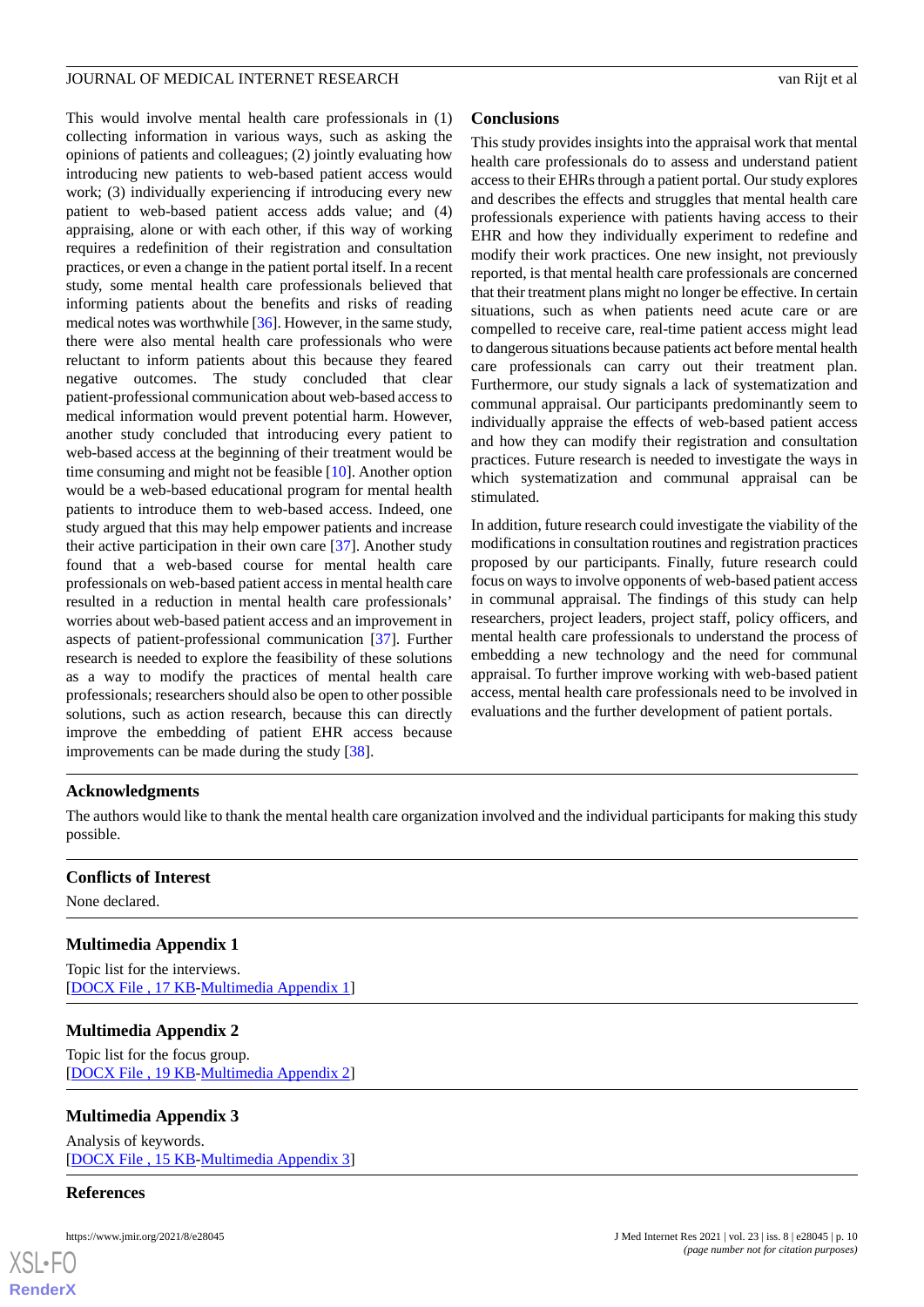- <span id="page-10-0"></span>1. Grünloh C, Myreteg G, Cajander A, Rexhepi H. "Why Do They Need to Check Me?" Patient Participation Through eHealth and the Doctor-Patient Relationship: Qualitative Study. J Med Internet Res 2018 Jan 15;20(1):e11 [\[FREE Full text\]](https://www.jmir.org/2018/1/e11/) [doi: [10.2196/jmir.8444](http://dx.doi.org/10.2196/jmir.8444)] [Medline: [29335237](http://www.ncbi.nlm.nih.gov/entrez/query.fcgi?cmd=Retrieve&db=PubMed&list_uids=29335237&dopt=Abstract)]
- <span id="page-10-2"></span><span id="page-10-1"></span>2. Kipping S, Stuckey MI, Hernandez A, Nguyen T, Riahi S. A web-based patient portal for mental health care: benefits evaluation. J Med Internet Res 2016 Nov 16;18(11):e294 [\[FREE Full text\]](http://www.jmir.org/2016/11/e294/) [doi: [10.2196/jmir.6483\]](http://dx.doi.org/10.2196/jmir.6483) [Medline: [27852556](http://www.ncbi.nlm.nih.gov/entrez/query.fcgi?cmd=Retrieve&db=PubMed&list_uids=27852556&dopt=Abstract)]
- 3. Cromer R, Denneson LM, Pisciotta M, Williams H, Woods S, Dobscha SK. Trust in mental health clinicians among patients who access clinical notes online. Psychiatr Serv 2017 May 01;68(5):520-523 [\[FREE Full text](http://europepmc.org/abstract/MED/28142383)] [doi: [10.1176/appi.ps.201600168\]](http://dx.doi.org/10.1176/appi.ps.201600168) [Medline: [28142383\]](http://www.ncbi.nlm.nih.gov/entrez/query.fcgi?cmd=Retrieve&db=PubMed&list_uids=28142383&dopt=Abstract)
- <span id="page-10-4"></span><span id="page-10-3"></span>4. Denneson LM, Pisciotta M, Hooker ER, Trevino A, Dobscha SK. Impacts of a web-based educational program for veterans who read their mental health notes online. J Am Med Inform Assoc 2019 Jan 01;26(1):3-8 [[FREE Full text](http://europepmc.org/abstract/MED/30445648)] [doi: [10.1093/jamia/ocy134](http://dx.doi.org/10.1093/jamia/ocy134)] [Medline: [30445648\]](http://www.ncbi.nlm.nih.gov/entrez/query.fcgi?cmd=Retrieve&db=PubMed&list_uids=30445648&dopt=Abstract)
- <span id="page-10-5"></span>5. May C, Finch T. Implementing, embedding, and integrating practices: an outline of normalization process theory. Sociology 2009 Jun 15;43(3):535-554. [doi: [10.1177/0038038509103208\]](http://dx.doi.org/10.1177/0038038509103208)
- 6. May CR, Cummings A, Girling M, Bracher M, Mair FS, May CM, et al. Using normalization process theory in feasibility studies and process evaluations of complex healthcare interventions: a systematic review. Implement Sci 2018 Dec 07;13(1):80 [[FREE Full text\]](https://implementationscience.biomedcentral.com/articles/10.1186/s13012-018-0758-1) [doi: [10.1186/s13012-018-0758-1](http://dx.doi.org/10.1186/s13012-018-0758-1)] [Medline: [29879986](http://www.ncbi.nlm.nih.gov/entrez/query.fcgi?cmd=Retrieve&db=PubMed&list_uids=29879986&dopt=Abstract)]
- <span id="page-10-6"></span>7. May C. Towards a general theory of implementation. Implementation Sci 2013 Feb 13;8(1):1-14. [doi: [10.1186/1748-5908-8-18\]](http://dx.doi.org/10.1186/1748-5908-8-18)
- <span id="page-10-7"></span>8. McEvoy R, Ballini L, Maltoni S, O'Donnell CA, Mair FS, Macfarlane A. A qualitative systematic review of studies using the normalization process theory to research implementation processes. Implement Sci 2014 Jan 02;9:2 [\[FREE Full text\]](https://implementationscience.biomedcentral.com/articles/10.1186/1748-5908-9-2) [doi: [10.1186/1748-5908-9-2](http://dx.doi.org/10.1186/1748-5908-9-2)] [Medline: [24383661\]](http://www.ncbi.nlm.nih.gov/entrez/query.fcgi?cmd=Retrieve&db=PubMed&list_uids=24383661&dopt=Abstract)
- <span id="page-10-8"></span>9. Crichton P, Douzenis A, Leggatt C, Hughes T, Lewis S. Are psychiatric case-notes offensive? Psychiatr Bull R Coll Psychiatr 1992 Nov;16(11):675-677. [doi: [10.1192/pb.16.11.675](http://dx.doi.org/10.1192/pb.16.11.675)] [Medline: [11659954](http://www.ncbi.nlm.nih.gov/entrez/query.fcgi?cmd=Retrieve&db=PubMed&list_uids=11659954&dopt=Abstract)]
- <span id="page-10-12"></span>10. Dobscha SK, Denneson LM, Jacobson LE, Williams HB, Cromer R, Woods S. VA mental health clinician experiences and attitudes toward OpenNotes. Gen Hosp Psychiatry 2016;38:89-93. [doi: [10.1016/j.genhosppsych.2015.08.001](http://dx.doi.org/10.1016/j.genhosppsych.2015.08.001)] [Medline: [26380876](http://www.ncbi.nlm.nih.gov/entrez/query.fcgi?cmd=Retrieve&db=PubMed&list_uids=26380876&dopt=Abstract)]
- <span id="page-10-10"></span><span id="page-10-9"></span>11. Kahn MW, Bell SK, Walker J, Delbanco T. A piece of my mind. Let's show patients their mental health records. J Am Med Assoc 2014 Apr 02;311(13):1291-1292. [doi: [10.1001/jama.2014.1824\]](http://dx.doi.org/10.1001/jama.2014.1824) [Medline: [24691603](http://www.ncbi.nlm.nih.gov/entrez/query.fcgi?cmd=Retrieve&db=PubMed&list_uids=24691603&dopt=Abstract)]
- <span id="page-10-11"></span>12. Peck P, Torous J, Shanahan M, Fossa A, Greenberg W. Patient access to electronic psychiatric records: A pilot study. Health Policy and Technology 2017 Sep;6(3):309-315. [doi: [10.1016/j.hlpt.2017.06.003](http://dx.doi.org/10.1016/j.hlpt.2017.06.003)]
- <span id="page-10-13"></span>13. Petersson L, Erlingsdóttir G. Open notes in Swedish psychiatric care (part 1): survey among psychiatric care professionals. JMIR Ment Health 2018 Feb 02;5(1):e11 [\[FREE Full text\]](http://mental.jmir.org/2018/1/e11/) [doi: [10.2196/mental.9140\]](http://dx.doi.org/10.2196/mental.9140) [Medline: [29396386\]](http://www.ncbi.nlm.nih.gov/entrez/query.fcgi?cmd=Retrieve&db=PubMed&list_uids=29396386&dopt=Abstract)
- <span id="page-10-14"></span>14. Goodman LA. Snowball sampling. Ann Math Statist 1961 Mar;32(1):148-170. [doi: [10.1214/aoms/1177705148\]](http://dx.doi.org/10.1214/aoms/1177705148)
- <span id="page-10-15"></span>15. Otte-Trojel T, de Bont A, Rundall TG, van de Klundert J. What do we know about developing patient portals? a systematic literature review. J Am Med Inform Assoc 2016 Apr;23(e1):e162-e168 [[FREE Full text](http://europepmc.org/abstract/MED/26335985)] [doi: [10.1093/jamia/ocv114](http://dx.doi.org/10.1093/jamia/ocv114)] [Medline: [26335985](http://www.ncbi.nlm.nih.gov/entrez/query.fcgi?cmd=Retrieve&db=PubMed&list_uids=26335985&dopt=Abstract)]
- <span id="page-10-17"></span><span id="page-10-16"></span>16. Klein JW, Jackson SL, Bell SK, Anselmo MK, Walker J, Delbanco T, et al. Your patient is now reading your note: opportunities, problems, and prospects. Am J Med 2016 Oct;129(10):1018-1021. [doi: [10.1016/j.amjmed.2016.05.015](http://dx.doi.org/10.1016/j.amjmed.2016.05.015)] [Medline: [27288854](http://www.ncbi.nlm.nih.gov/entrez/query.fcgi?cmd=Retrieve&db=PubMed&list_uids=27288854&dopt=Abstract)]
- <span id="page-10-19"></span><span id="page-10-18"></span>17. Morgan D. Focus group interviewing. In: Handbook of Interview Research: Context and Method. London, UK: SAGE Publications; 2001.
- 18. Stewart D, Shamdasani P. Focus Groups: Theory and Practice. Newbury Park: Sage; 1991.
- <span id="page-10-20"></span>19. Liamputtong P. Focus Group Methodology: Principles and Practice. London: Sage Publications Ltd; 2011.
- <span id="page-10-21"></span>20. Gioia DA, Corley KG, Hamilton AL. Seeking qualitative rigor in inductive research. Organizational Research Methods 2013 Jan;16(1):15-31. [doi: [10.1177/1094428112452151\]](http://dx.doi.org/10.1177/1094428112452151)
- <span id="page-10-22"></span>21. Gehman J, Glaser VL, Eisenhardt KM, Gioia D, Langley A, Corley KG. Finding theory–method fit: a comparison of three qualitative approaches to theory building. J Manag Inquiry 2017 May 30;27(3):284-300. [doi: [10.1177/1056492617706029\]](http://dx.doi.org/10.1177/1056492617706029)
- 22. Strauss A, Corbin J. Basics of Qualitative Research: Grounded Theory Procedures and Techniques. Newbury Park: Sage; 1990.
- <span id="page-10-24"></span><span id="page-10-23"></span>23. ATLAS.ti 8. Windows. Berlin: ATLAS.ti Scientific Software Development GmbH; 2019. URL:<https://atlasti.com/> [accessed 2021-08-09]
- 24. Erlingsdóttir G, Petersson L, Jonnergård K. A theoretical twist on the transparency of open notes: qualitative analysis of health care professionals' free-text answers. J Med Internet Res 2019 Sep 25;21(9):e14347. [doi: [10.2196/14347](http://dx.doi.org/10.2196/14347)] [Medline: [31573905](http://www.ncbi.nlm.nih.gov/entrez/query.fcgi?cmd=Retrieve&db=PubMed&list_uids=31573905&dopt=Abstract)]
- 25. Petersson L, Erlingsdóttir G. Open notes in Swedish psychiatric care (part 2): survey among psychiatric care professionals. JMIR Ment Health 2018 Jun 21;5(2):e10521 [[FREE Full text](https://mental.jmir.org/2018/2/e10521/)] [doi: [10.2196/10521\]](http://dx.doi.org/10.2196/10521) [Medline: [29929946\]](http://www.ncbi.nlm.nih.gov/entrez/query.fcgi?cmd=Retrieve&db=PubMed&list_uids=29929946&dopt=Abstract)
- 26. van Kuppenveld SI, van Os-Medendorp H, Tiemessen NA, van Delden JJ. Real-time access to electronic health record via a patient portal: is it harmful? A retrospective observational study. J Med Internet Res 2020 Feb 06;22(2):e13622 [\[FREE](https://www.jmir.org/2020/2/e13622/) [Full text\]](https://www.jmir.org/2020/2/e13622/) [doi: [10.2196/13622\]](http://dx.doi.org/10.2196/13622) [Medline: [32044753](http://www.ncbi.nlm.nih.gov/entrez/query.fcgi?cmd=Retrieve&db=PubMed&list_uids=32044753&dopt=Abstract)]